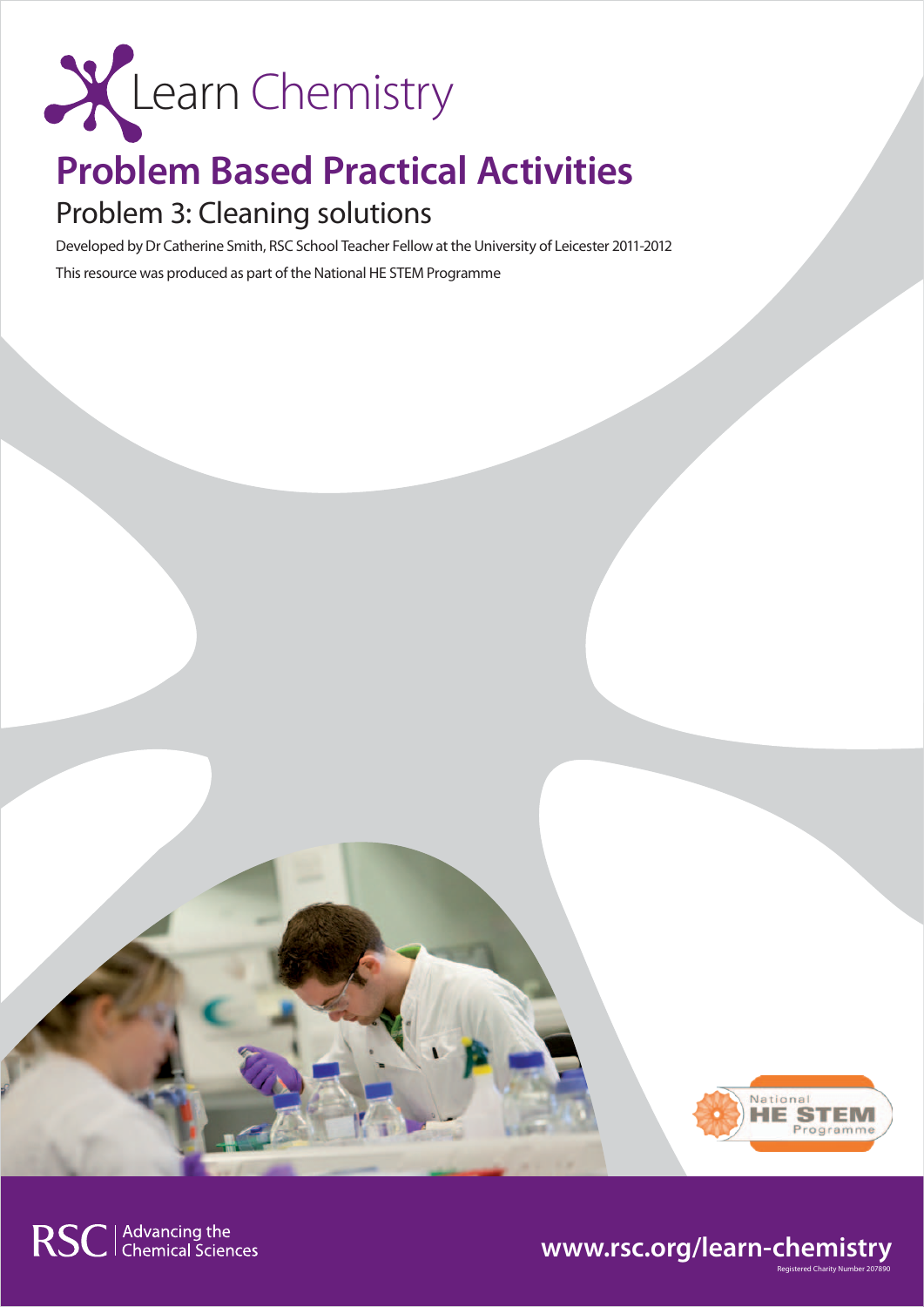# **Problem 3: Cleaning Solutions**

#### **Curriculum links;**

*oxidation numbers, redox, halogens, moles, reacting masses*

#### **Practical skills;**

*collecting gas, accuracy*

An ad agency is putting together an advertising campaign for a new bleach. They contact the students for help with determining the amount of NaOCl in various bleach samples (found by reacting a known quantity of each bleach with hydrogen peroxide and measuring the amount of oxygen produced). Using this information, the students are asked to determine if the new bleach is better value for money.

#### **Extension discussion points:**

- Should the hydrogen peroxide be added to the bleach or *vice versa*?
- Is the volume of gas generated the volume measured in the gas syringe / measuring cylinder?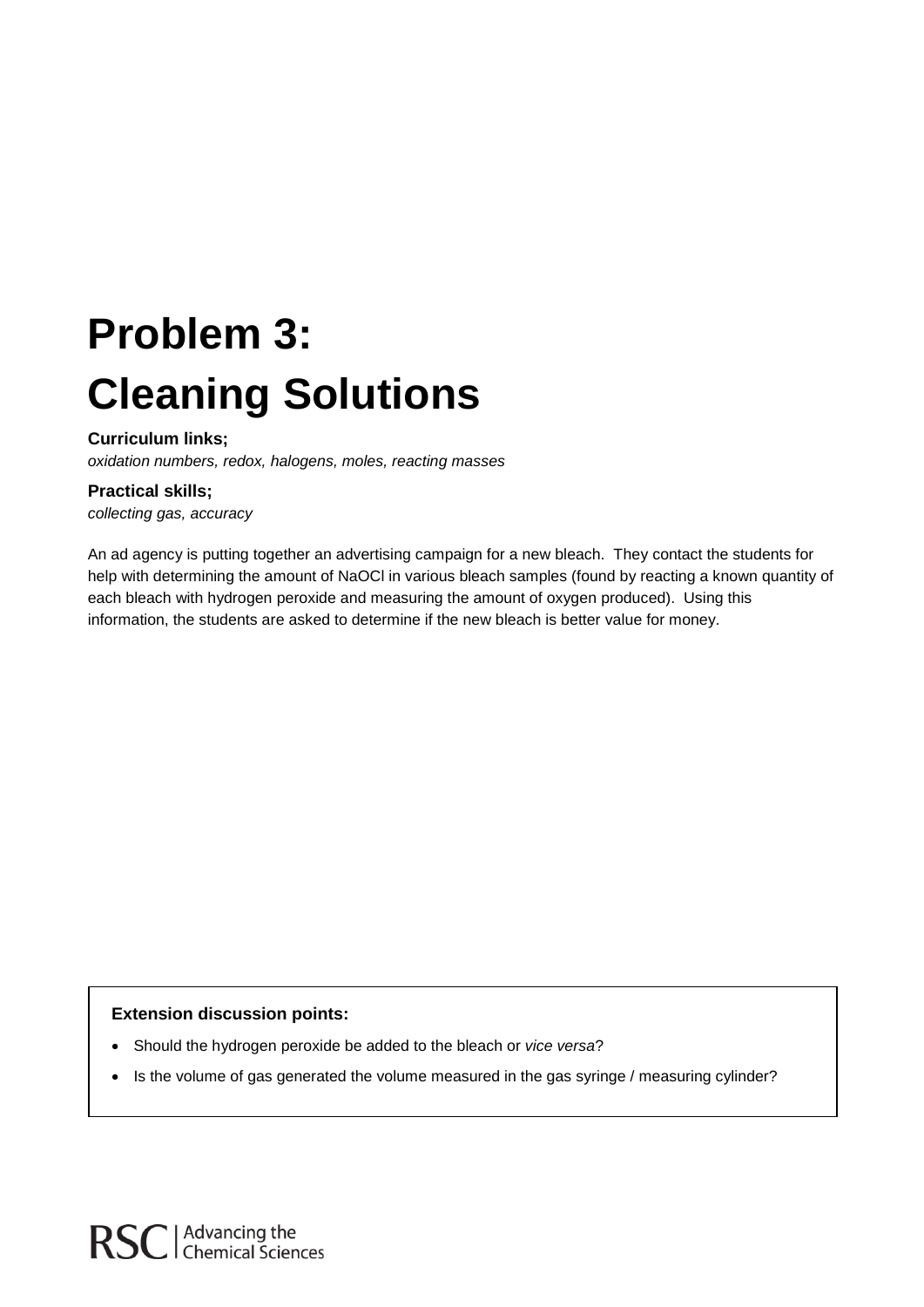#### **Problem 3: Cleaning solutions**

#### *Pre-Lab questions*

(Remember to give full references for any information beyond A-level that you find out)

**1.** For each of the species below, indicate the oxidation state of the chlorine atom;

| a) CI | d) $CIO2$ | h) $ClO4$ |
|-------|-----------|-----------|

- b)  $Cl<sub>2</sub>$  e)  $ClO<sub>2</sub>$
- c)  $CIO$  f)  $CIO_3$
- **2.** The active ingredient in household bleach is sodium chlorate(I), NaOCl, which is sometimes also known as sodium hypochlorite. This is formed when chlorine reacts with cold, dilute sodium hydroxide.
	- a) Write an equation for the reaction which occurs (HINT: NaOCl is not the only product).
	- b) This reaction is an example of a disproportionation reaction. Explain why.
- **3.** Sodium chlorate is such a strong oxidising agent that it will oxidise hydrogen peroxide. In this process the chlorate(I) anion, ClO– is reduced to a chloride anion and the hydrogen peroxide is oxidised to oxygen gas. The sodium ion is a spectator ion in the reaction.
	- a) Write two half equations for the reduction and oxidation processes respectively and combine to give a full redox equation for the reaction occurring.
	- b) A student reacts 20.0  $cm<sup>3</sup>$  of bleach with an excess of hydrogen peroxide and measures the volume of oxygen produced. According to the label, the bleach contains 5% by volume of NaOCl (molar mass 74.5 g mol<sup>-1</sup>).
		- i. What volume of NaOCI is present in the 20.0  $\text{cm}^3$  solution of bleach?
		- ii. If NaOCI has a density of 1.27 g cm<sup>-3</sup>, what is the mass of sodium chlorate used in the reaction? How many moles of sodium chlorate(I) is this?
		- iii. The student reacts the bleach solution with an excess of  $H_2O_2$ . What is the minimum volume of a 1.67 mol dm–3 (often labelled *20 vol*) solution of hydrogen peroxide that the student must have used?
		- iv. Assuming the sodium chlorate is the limiting reactant and the reaction is run at room temperature and pressure, what volume of oxygen gas will be produced?

RSC | Advancing the<br>RSC | Chemical Sciences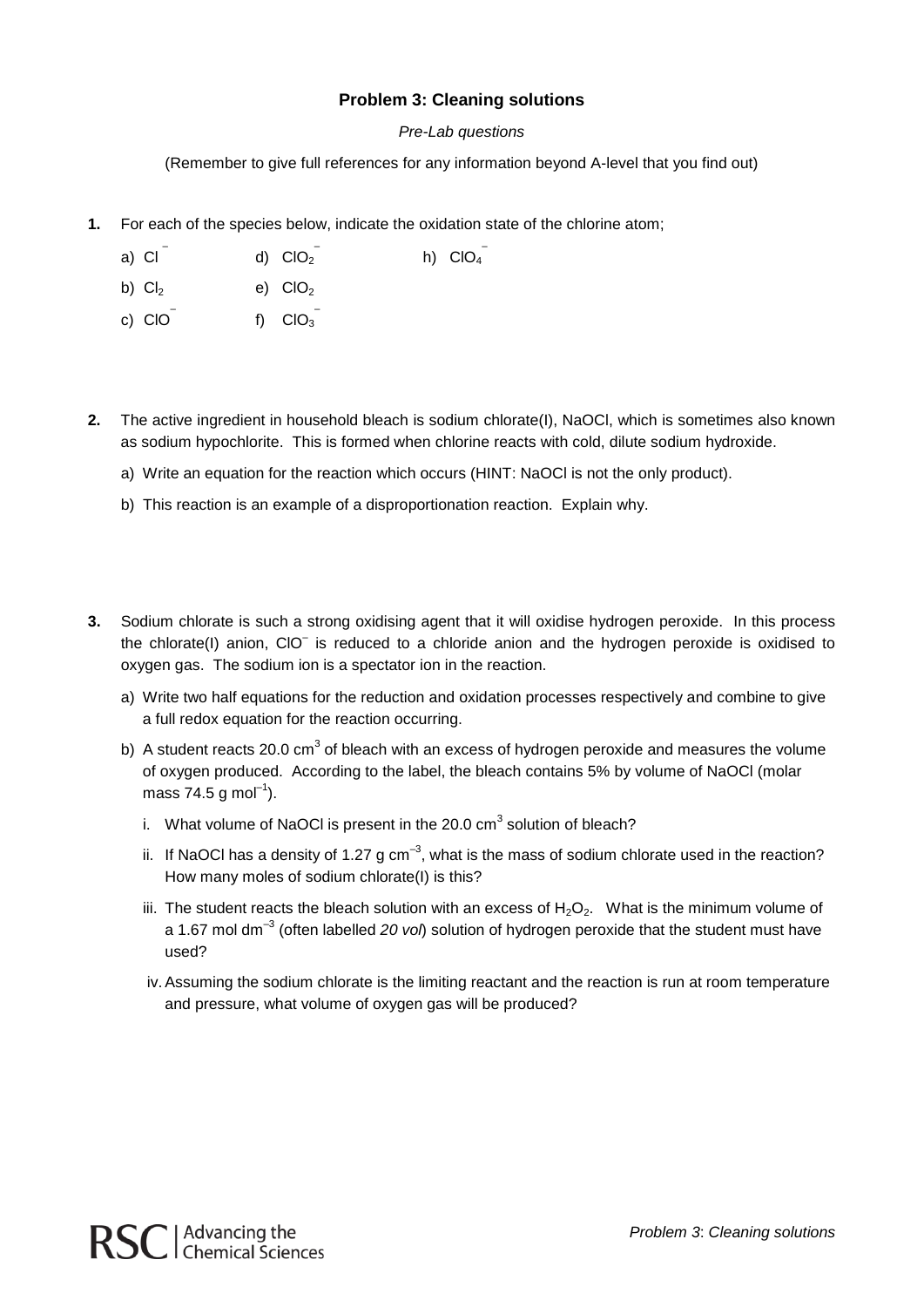#### **Problem 3: Cleaning Solutions**

*Introduction*



Dear team,

We are delighted to announce our recent success in securing the contract to advertise the brand new bleach, Best Bleach, designed by The Chemical Cleaning Company. Our job now is to come up with the most amazing advertising campaign to showcase its phenomenal bleaching ability.

In order to create the finest ad campaign for Best Bleach, we need to compare the concentration of the active bleaching agent in Best Bleach with that of the current brand leaders, Domestos and Milton solution. To satisfy the Advertising Standards Agency we need to know the **concentrations of sodium chlorate(I) in each of the bleaches given in g dm–3** to the nearest whole gram. However, in these increasingly tight economic times we feel the **cost per gram** of sodium chlorate(I) present in each bleach will provide a direct and more understandable comparison for people doing housework across the country. At the time of writing, the costs of the Bleaches are as

shown; Domestos Original Bleach £1.12 for 750 mL

Milton Sterilising Fluid £2.39 for 1000 mL

Best Bleach 99p for 1 L

There is a tight deadline for the ad campaign. We need this data fast but it must also be accurate and able to stand up to the considerable scrutiny of the Advertising Standards Agency. A full report detailing all experimental procedures with accurate and valid experiment results is essential. You can assume that the concentration of sodium chlorate(I) in each bleach is not more than 5% by volume*.*

We look forward to receiving the results of your work.

Many thanks,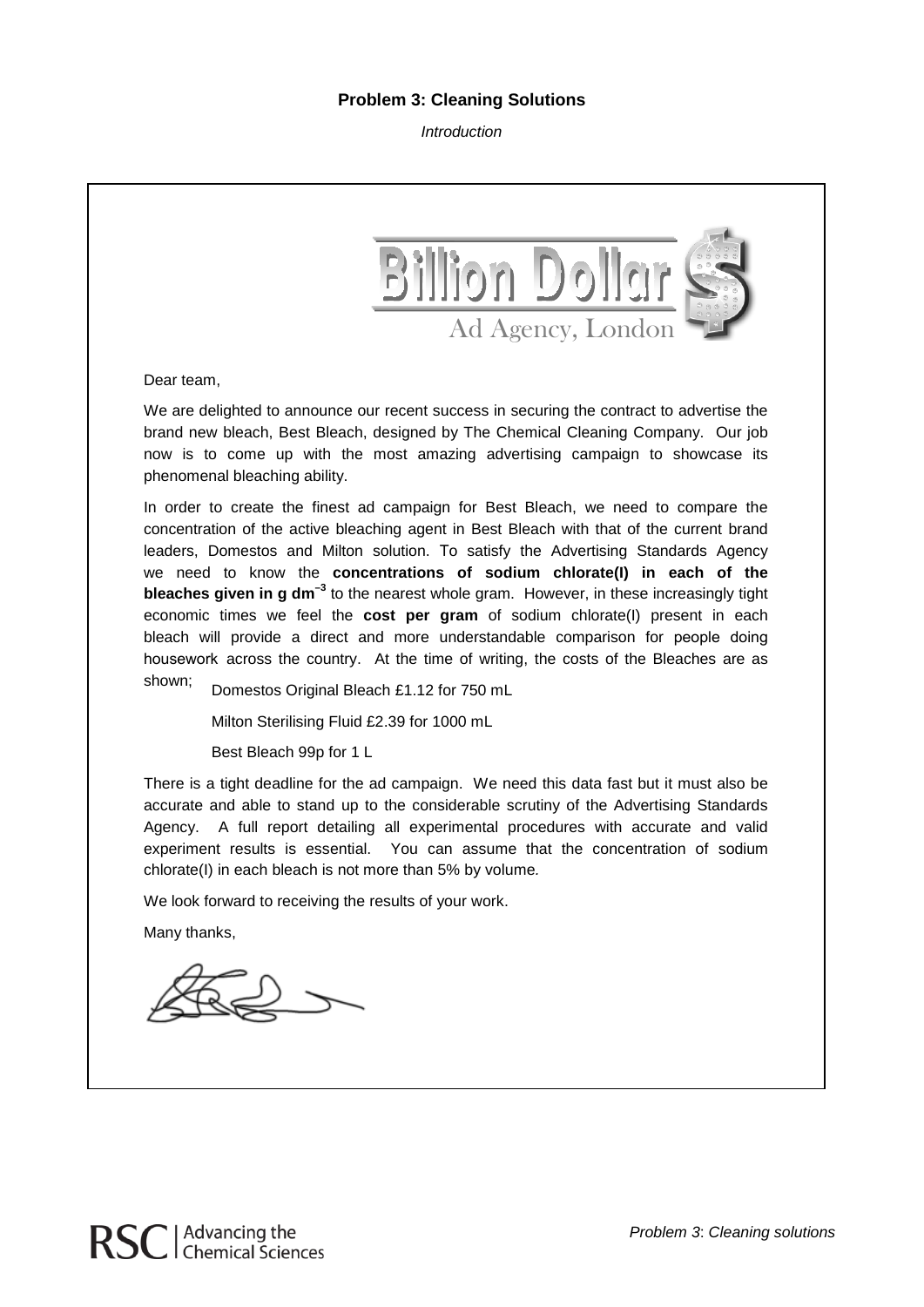#### **Teacher and Technician Pack**

*Pre-Lab answers*

- **1.** a) Cl  $^-$  oxid<sup>n</sup> state -1 d) ClO<sub>2</sub> oxid<sup>n</sup> state +3 h) ClO<sub>4</sub>  $\overline{\phantom{a}}$  oxid<sup>n</sup> state +7 b)  $Cl_2$  oxid<sup>n</sup> state 0 e)  $ClO_2$  oxid<sup>n</sup> state +4 c)  $CIO$  oxid<sup>n</sup> state +1 oxid<sup>n</sup> state +1 f)  $CIO_3^{\dagger}$  oxid<sup>n</sup> state +5
- **2.** a)  $Cl_2(g) + 2$  NaOH (aq)  $\rightarrow$  NaOCl (aq) + NaCl (aq) + H<sub>2</sub>O (l)
	- b) *0 +1 -1 oxidn states*  $Cl<sub>2</sub>(g) + 2$  NaOH (aq)  $\rightarrow$  NaOCl (aq) + NaCl (aq) + H<sub>2</sub>O (l)

In this reaction, the oxidation state of the gaseous  $Cl_2$  both increases from 0 to +1 and decreases from 0 to -1. The chlorine is simultaneously oxidised and reduced. This type of redox reaction, in which a single substance is simultaneously oxidised and reduced is called a disproportionation reaction.

- **3.** a) Reduction:  $2e^- + 2H^+ + OCl^- \rightarrow Cl^- + H_2O$ Oxidation:  $H_2O_2 \rightarrow O_2 + 2H^+ + 2e^-$ Redox:  $+ H_2O_2 \rightarrow Cl^- + H_2O + O_2$ 
	- b) i. 5% of 20.0  $cm^3 = 1.0$  cm<sup>3</sup>
		- ii. density = mass / volume ∴ mass = density  $\times$  volume mass of NaOCl in 1.0 cm $^3$  = 1.27 g cm $^{-3}$   $\times$  1.0 cm $^3$  = **1.27 g** moles = mass / molar mass =  $1.27 g / 74.5 g$  mol<sup>-1</sup> = **0.017 moles**
		- iii. 1 equiv of NaOCI reacts with 1 equiv of  $H_2O_2$ . Therefore minimum no. of moles of  $H_2O_2$  needed for the reaction  $= 0.017$  moles.

 $cone$  = moles / volume  $\therefore$  volume = moles / conc ∴ minimum volume of H<sub>2</sub>O<sub>2</sub> needed = 0.017 moles / 1.67 mol dm<sup>-3</sup> = 0.010 dm<sup>3</sup>  $= 0.010$  dm<sup>3</sup> or 10 cm<sup>3</sup>

iv. 1 mole of NaOCl produces 1 mole of  $O_2$ . Therefore the no. of moles of  $O_2$  produced is 0.017 moles.

1 mole of gas at rtp has a volume of 24.0  $dm<sup>3</sup>$ . Hence, volume of O<sub>2</sub> produced = 24.0 dm $^3$   $\times$  0.017 moles = **0.410 dm** $^3$  **or 410 cm** $^3$ 

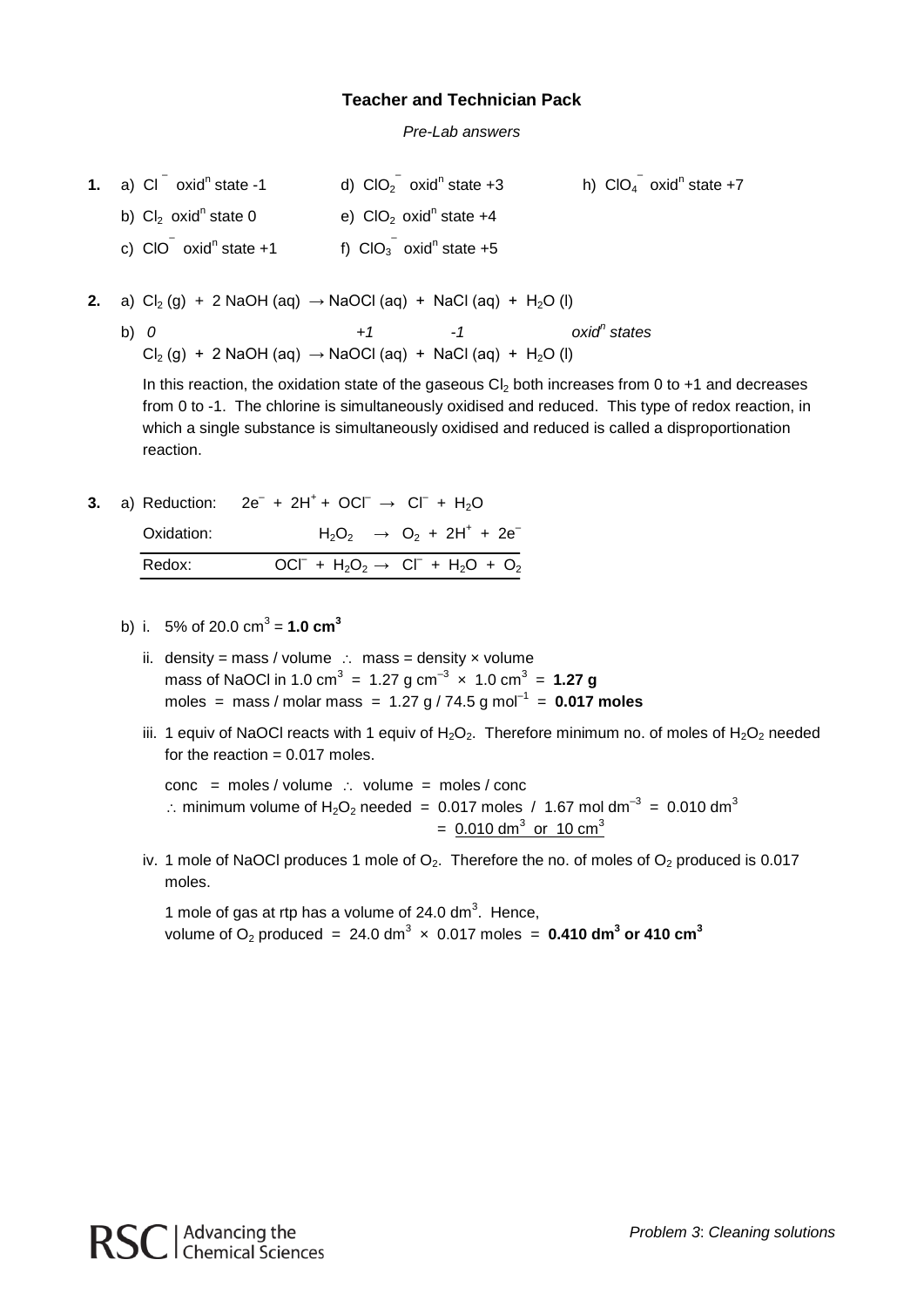

#### **Teacher and Technician Pack**

*Proposed method*

Using the pre-lab questions, students recognise that by reacting each of the bleaches with an excess of  $H<sub>2</sub>O<sub>2</sub>$  and measuring the volume of  $O<sub>2</sub>$  produced, the concentration of NaOCl in each bleach can be determined.



4 cm<sup>3</sup> bleach **[Irritant]**

3-5% bleach solutions and 20 *vol* H<sub>2</sub>O<sub>2</sub> solution **cause serious eye and skin irritation**. Students must wear eye protection. Consider also providing the students with disposable chemical resistant gloves.

Using Q3 from the pre-lab questions, students decide upon a suitable scale;  $4.0 \text{ cm}^3$ bleach\* reacted with greater than 2  $cm<sup>3</sup>$  of 20

#### *vol* H<sub>2</sub>O<sub>2</sub>

|               | Vol of water                             | Volume of $O2$<br>generated / cm <sup>3</sup> |  |
|---------------|------------------------------------------|-----------------------------------------------|--|
| <b>Bleach</b> | displaced / $cm3$<br>(average of 3 runs) |                                               |  |
| Milton        | 30.5                                     | 25.5                                          |  |
| Domestos      | 67.5                                     | 62.5                                          |  |
| <b>Best</b>   | 53.0                                     | 48.0                                          |  |

*4 cm<sup>3</sup> of Domestos produced 62.5 cm<sup>3</sup> of 0, gas* 

∴ *no.* of moles of 0<sub>2</sub> gas<sup>†</sup> = 62.5 cm<sup>3</sup> / 24000 cm<sup>3</sup> mol<sup>-1</sup>

*= 2.60 × 10*–*<sup>3</sup> moles*

∴ *no. of moles of NaOCl in 4 cm3 of Domestos = 2.60 × 10*–*<sup>3</sup> moles*

∴ *mass of NaOCl in 4 cm3 of Domestos ;* 

 $2.60 \times 10^{-3}$  moles  $\times$  74.5 g mol<sup>1</sup> = 0.194 g

∴ *conc of NaOCl in Domestos = 0.194 g × 1000 cm<sup>3</sup> dm*–*<sup>3</sup> = 48.5 g dm***–***<sup>3</sup> 4 cm3*

1 bottle of Domestos contains  $48.5$  g dm<sup>3</sup>  $\times$  0.75 dm<sup>3</sup> = 36.4 g of NaOCl

∴ *cost per g of NaOCl in Domestos = 112 p / 36.4 g = 3.08 pence g***–***<sup>1</sup>* 

| <b>Bleach</b> | <b>Concentration of</b><br>NaOCl / $g dm^{-3}$ | Cost of NaOCI/<br>pence $g^{-1}$ |  |
|---------------|------------------------------------------------|----------------------------------|--|
| Milton        | 20                                             | 12                               |  |
| Domestos      | 45                                             | 3.3                              |  |
| <b>Best</b>   | 35                                             | 2.8                              |  |

experiment for each of the bleaches (with repeats) and measure the volume of oxygen generated. Calculations reveal for each bleach; i. the concentration of NaOCl in  $\overline{g}$  dm $\overline{g}$ ii. the cost per gram of **NaOCl** 

Students complete the

- \* If the bleach is thick is may be necessary to dilute with water to aid the mixing process.
- ‡ The students may also wish to record the room temperature and use PV=nRT to calculate the no. of moles of gas produced

#### **Conclusion**

Best Bleach is the best value for money